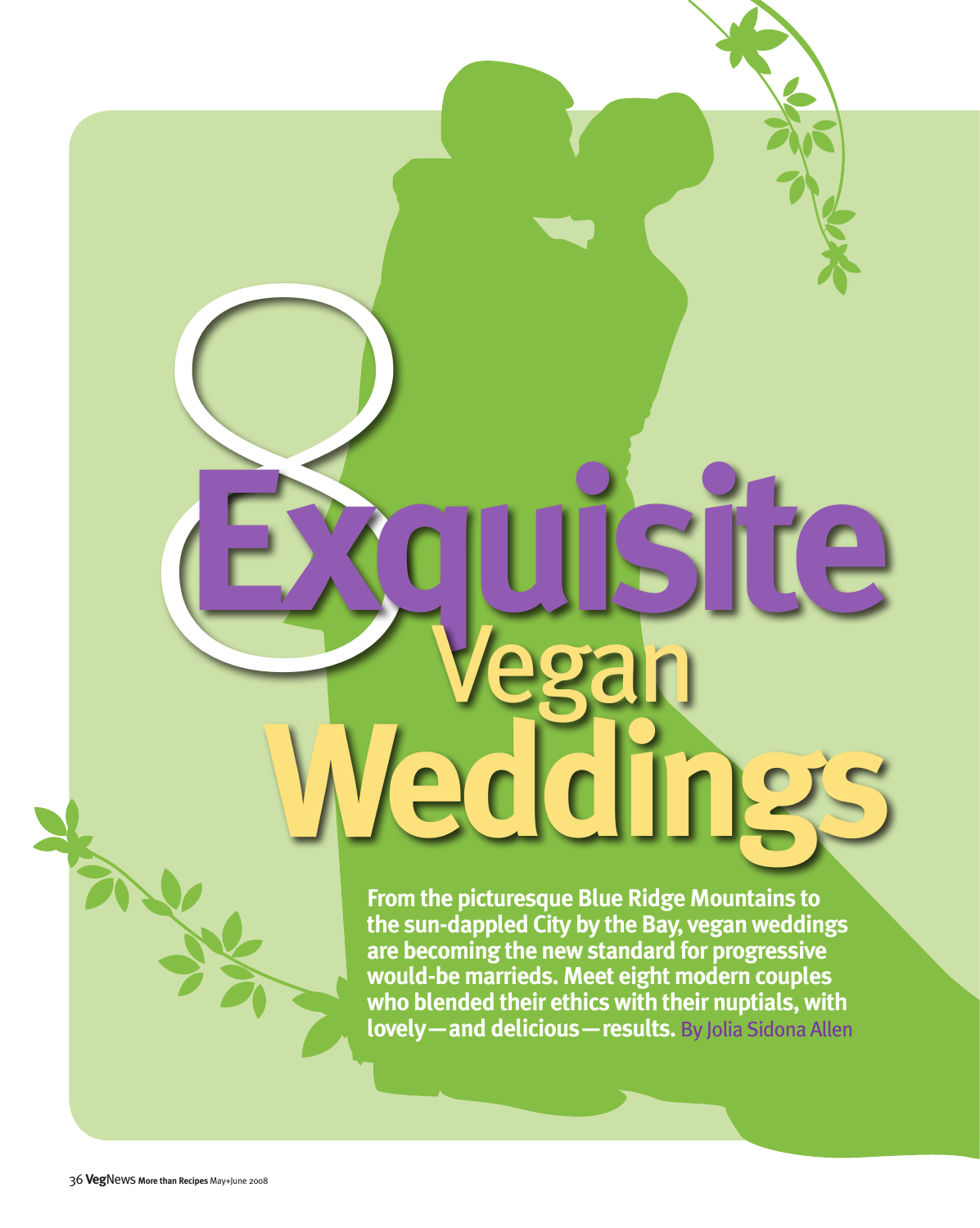## **2008 marks VegNews Magazine's eighth year**

showcasing breathtaking vegan weddings, each one as unique as the brides and grooms who host them. VN editors have confirmed that pulling off a sensational, crowd-pleasing celebration that doesn't involve compromising values is no longer the challenge it once was. Today, the toughest questions for couples planning their perfect vegan wedding are of the mouth-watering variety, such as, "Do you prefer a layer of chocolate ganache or raspberry mousse in the Fudgy Chocolate Cake?" or, "Did we order enough Lemon Risotto Croquettes?"

The wedding industry, perhaps the most traditional and decadent of all, is finally awakening from a gaudy nightmare of overindulgence. Imaginative and resourceful vendors determined to realize the fairy tales of a new breed of visionary brides and grooms are now catering to the demands of their increasingly conscientious clientele, right down to the dazzling details like organic flower bouquets, elegant gowns sewn with high-tech plant-based fibers, and fair-trade, ethically produced favors.

Throw in the grassroots gusto of everyone involved in the planning process—family, friends, and the brides and grooms themselves—and you're in for a truly lovely procession of compassionate and eco-conscious weddings, page after page. Read 'em and weep, but not for the animals *or* the planet.